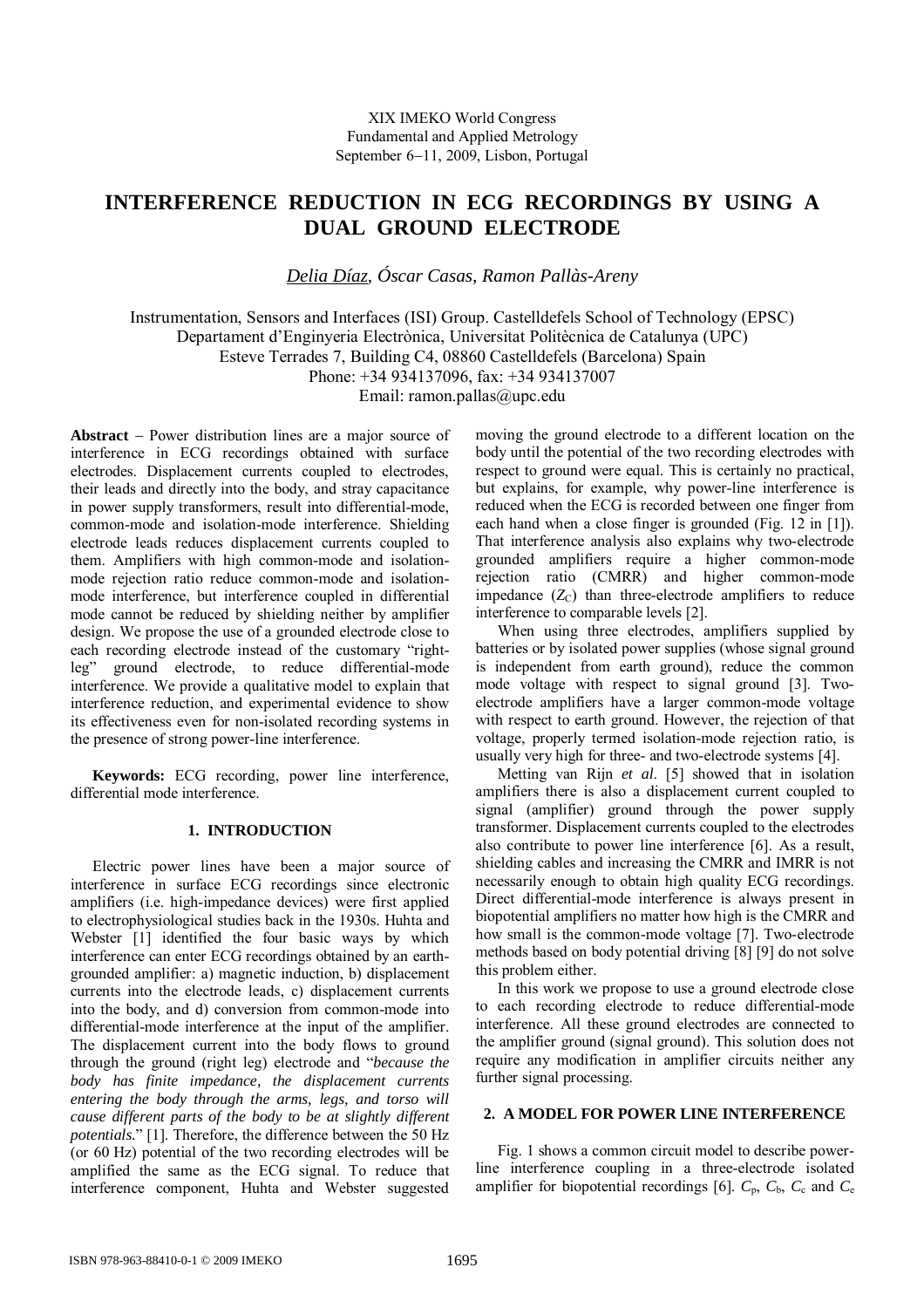are stray capacitances from power lines to patient, patient to earth ground, power lines to electrode leads, and power lines to electrode, respectively.  $Z_{t1}$ ,  $Z_{t2}$  and  $Z_{t3}$  are internal body impedances;  $Z_{e1}$ ,  $Z_{e2}$ , and  $Z_{e3}$  are electrode-skin impedances;  $Z<sub>I</sub>$  is the isolation impedance between amplifier ground (input reference terminal, signal ground) and earth ground;  $Z_{\rm C}$  and  $Z_{\rm D}$  are the common-mode and differential-mode input impedances of the amplifier, respectively.

Capacitive coupling results into displacement currents into the cables and electrodes  $(i_L)$  and into the patient  $(i_p)$ . Because  $Z<sub>D</sub>$ ,  $Z<sub>C</sub>$ , and the isolation impedance  $Z<sub>I</sub>$  are very large, it is usually assumed that most of  $i<sub>p</sub>$  flows to earth ground via  $C_b$ ; if the impedance of  $C_b$  is  $Z_b$ , only a fraction  $Z_b/(Z_b + Z_l)$  of  $i_p$  will flow along  $Z_{e3}$ , thus resulting in a small common-mode voltage. Further, this model assumes that part of  $i_p$  will flow along  $Z_{t1}$ , which results into differentialmode interference. If the limited CMRR of the amplifier is considered, but otherwise the IMRR is large enough, the equivalent input interference voltage due to capacitive coupling between power lines and the patient will be

$$
v_{\rm id} = i_{\rm p} \left[ Z_{\rm t1} + \frac{Z_{\rm b}}{Z_{\rm b} + Z_{\rm I}} \left( \frac{Z_{\rm e2} - Z_{\rm e1} + Z_{\rm t1}}{Z_{\rm c}/Z_{\rm e3}} + \frac{Z_{\rm e3}}{\rm CMRR} \right) \right] \tag{1}
$$

where  $v_{id}$  is the equivalent differential-mode interference at the input of the amplifier, and CMRR is the common-mode rejection ratio of the amplifier, which can be designed to be very large. Eq. (1) describes a worst-case condition where it is assumed that all  $i<sub>p</sub>$  flows along  $Z_{t1}$ .



Fig. 1. Common lumped-parameter model to describe power line interference in a three-electrode system to record biopotentials.

The largest differential-mode interference is normally assumed to be contributed by displacement currents coupled into the body and into the electrodes due to both the imbalance between the impedance of the recording electrodes  $(Z_{e2} - Z_{e1})$ , and the limited common-mode input impedance of the amplifier. Adli *et al.* [10] proposed a system for balancing the skin-electrode impedance in order to reduce power line interference; however, this approach cannot reduce differential-mode interference due to  $Z_{t1}$ .

Substituting maximal values for  $i_p = 1 \mu A$  and  $Z_{t1} = 500 \Omega$  in (1), we obtain  $i<sub>p</sub>Z_{t1} = 0.5$  mV, which is of the same order of magnitude as the ECG. If we assume a limited

amplifier isolation  $(Z_1 = Z_b)$ , a large electrode imbalance  $Z_{e2} - Z_{e1} = 100 \text{ k}\Omega$ , a ground electrode with a poor contact  $(Z_{e3} = 100 \text{ k}\Omega)$ ,  $Z_{C}/Z_{e3} = 1000$  and CMRR = 80 dB, which is a moderate value, we would obtain an additional contribution to  $v_{id}$  of 0,05 mV, hence much smaller than the differential-mode interference  $i<sub>p</sub>Z<sub>t1</sub>$ . For the capacitively coupled current between the primary and secondary of the power supply transformer to yield 0,5 mV across *Z*e3, it should be  $5 \mu A$ . A medical-grade isolated power supply would seldom inject that much current to flow to earth ground via  $Z_3$  and  $Z_b$ . Anyway, that  $0.5$  mV drop in voltage across *Z*e3 would be further attenuated by the CMRR. In summary, in a carefully designed system,  $i<sub>p</sub>Z<sub>t1</sub>$  can often be the main contribution to power line interference.

It turns out, however, that modelling capacitive coupling between power lines and the body as a single capacitance as shown in Fig. 1 oversimplifies the problem. Displacement current will enter the whole body as shown in Fig. 2. As a result, the actual power line current between the recording points will depend on their 50 Hz (or 60 Hz) potential with respect to earth ground. If they were on the same equipotential line, no power line current would flow between them. Therefore, when using three electrodes, the two recording electrodes should be "symmetrically" placed with respect to the amplifier ground electrode, as suggested in [1] and [7]. An alternative and much easier method to ensure that the recording electrodes are on an equipotential line is to place an amplifier ground electrode very close to each of the recording electrodes (Fig. 2), instead of using a single ground electrode on the right leg, or any other position. If the currents to ground through each electrode are the same, the power line potential at each recording electrode will be about the same too.



Fig. 2. Model to describe power-line interference in a dual ground electrode system to record biopotentials when displacement current from power lines is considered to couple to the whole body.

## **3. EXPERIMENTAL DESIGN**

We have designed an earth-grounded ECG amplifier  $(Z_1 = 0)$  with a CMRR large enough for the resulting interference from the common-mode voltage to be negligible according to (1). Earth-grounded amplifiers yield larger common-mode interference than isolation amplifiers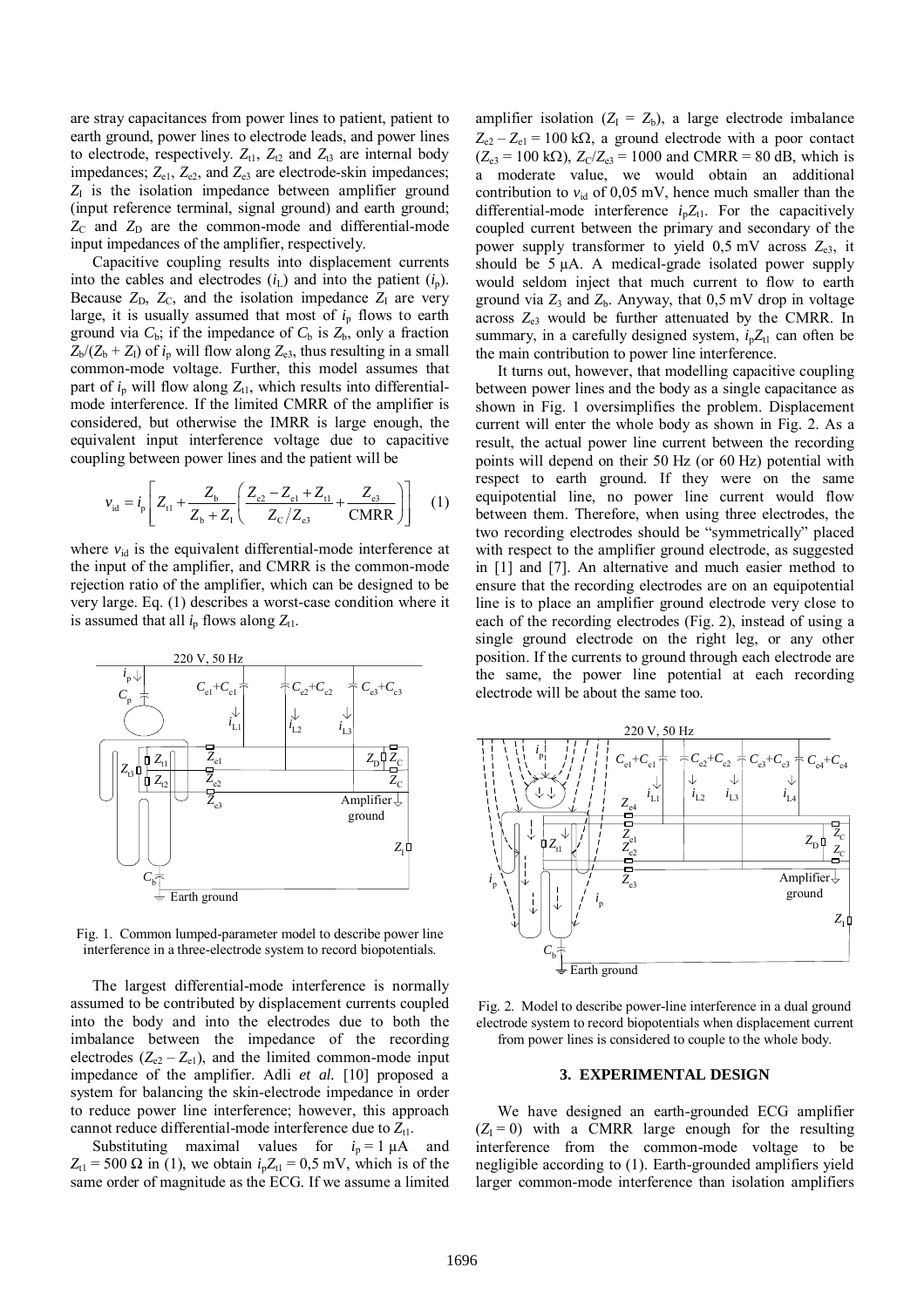and, although unsafe for medical use, they are the most challenging situation for interference reduction. Electrodes were connected to the amplifier by coaxial cables whose shield was connected to signal ground, hence earth ground in this case. We successively recorded leads I and II of the ECG, first when using three electrodes (i.e., a single ground electrode in the right leg) and then when using a ground electrode close to each recording electrode in the wrists or ankle (and no right-leg electrode). The use of leads with distant electrodes was intended to show how a dissimilar distance from each recording electrode to power lines affected the efficacy of the use of a ground electrode close to each recording electrode. All electrodes were pre-gelled and disposable. Lead II was also recorded when a power line cord was close to the subject. Finally we recorded lead III using single and dual ground electrodes in normal interference condition an also when a power line cord was close to the subject. The measurements for increased interference condition and lead III were repeated after placing a 100 kΩ resistor in series with one of the recording electrodes to imbalance the impedance. The presence of power line interference in the recorded signal was visually assessed from the time record and from its power spectral density (PSD) obtained by MATLAB version 7.1 and the signal processing toolbox employing Welch's method and a Hamming window.

# *3.1. ECG amplifier design*

Fig. 3 shows the ECG amplifier and subsequent low-pass filter. The circuit was supplied from an earth-grounded power supply, and therefore signal ground was connected to earth ground. The input ac coupling network was designed according to [11] for a corner frequency of 0,05 Hz and fulfils the low-pass frequency response of IEC standards [12]. The gain for the instrumentation amplifier (INA111) was 1000 and the corner frequency of the (second-order) low-pass filter was 100 Hz. The CMRR at 50 Hz was 103 dB for balanced electrodes and 60 dB for a 50 kΩ imbalance between the two recording electrodes. The ECG was recorded using a 12 bit data acquisition module (EAGLE USB µDAQ) at 1 kHz sampling frequency controlled by a program implemented in LabView®.



Fig. 3. ECG signal acquisition system that can use one or two electrodes (G1, G2) connected to amplifier ground.

#### *3.2. Displacement current monitoring*

Power line current leaving the body was monitored by connecting a transresistance amplifier (Fig. 4) in series with each ground electrode. We selected  $R_0 = 1$  M $\Omega$ , 0,1 % tolerance. Signal bandwidth was limited to 100 Hz by  $C_0$ .  $v_0$ was simultaneously measured for each ground electrode with two 6 1/2 digit digital multimeters (Keithley 2100 and 2700), whose maximal uncertainty for the measured voltages was  $\pm 2$  mV. Therefore, when using two ground electrodes, any difference between the two currents to ground much larger than  $\pm 2$  mV/1 M $\Omega$  =  $\pm 2$  nA can be attributed to a current imbalance that will result in residual differential-mode interference.



Fig. 4. Transresistance amplifier to measure power-line currents to ground through the subject.

# **4. RESULTS AND DISCUSSION**

Figs. 5 and 6 show the ECG for, respectively, leads I and II recorded under common interference conditions with one and two ground electrodes, as well as their corresponding power spectral density. The intensity of the power line current through the ground electrode(s) in each recording is also shown.





For lead I recorded with a single ground electrode (right leg),  $i_p = 0.364 \mu A$  and Figs. 5a and 5b show a large interference, about 20 % of the ECG peak value, in spite of the large CMRR of the amplifier. When using a ground electrode close to each recording electrode (right and left wrists), and no right-leg electrode,  $i_p$  splits into  $i_{p1} = 0.178 \mu A$  and  $i_{p2} = 0.172 \mu A$ , the interference decreases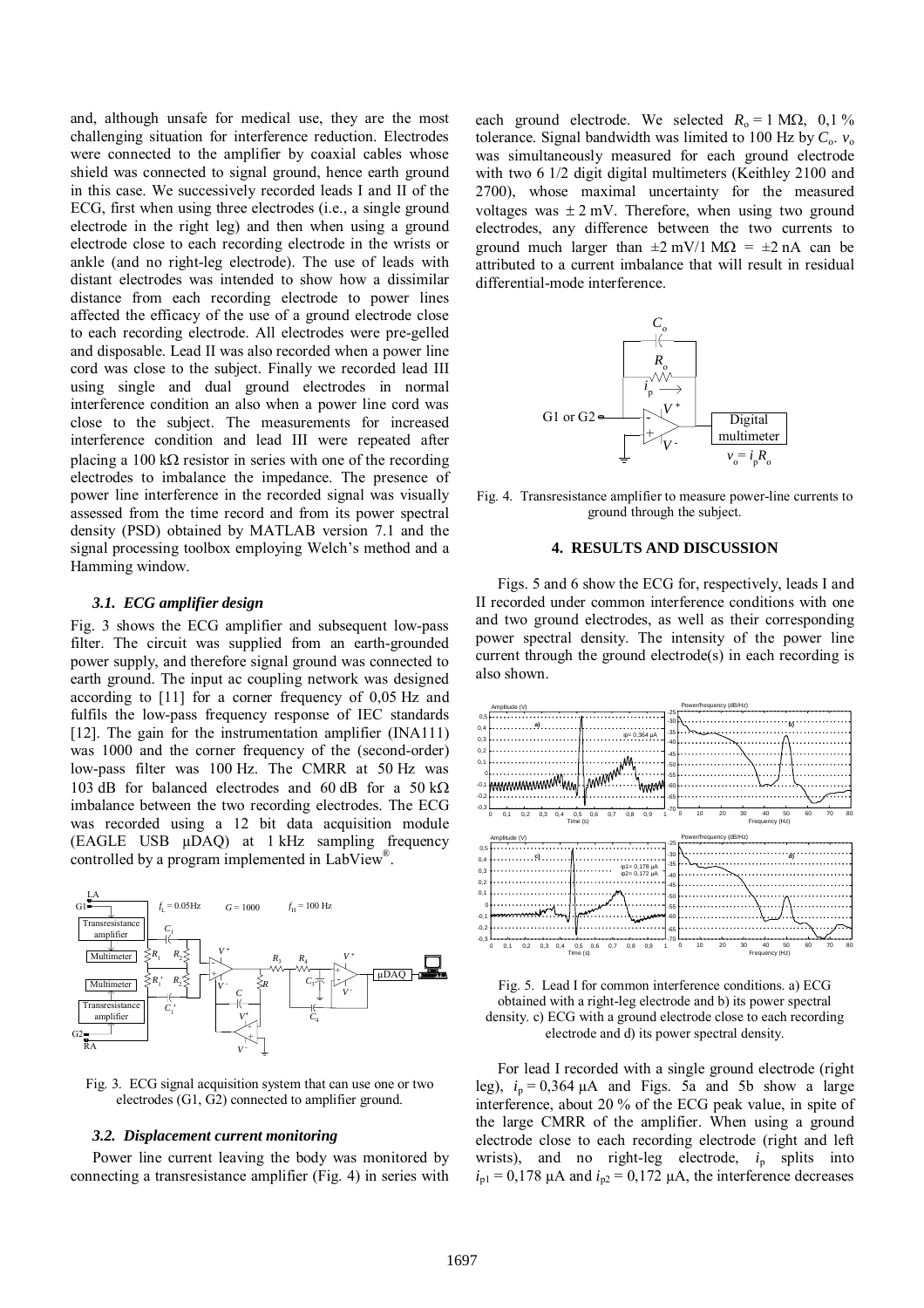by more than 15 dB (Fig. 5d) and is hardly noticeable in the time record (Fig. 5c). Note that  $i_p \approx i_{p1} + i_{p2}$  and  $|i_{p1} - i_{p2}| = 0,006 \mu\text{A}$ . The reduced interference when using two ground electrodes cannot be explained from an improved effective CMRR as the ground electrode impedances were small in both cases and the CMRR for the amplifier alone was 103 dB. The balanced current path to ground for power line displacement currents entering the body can explain the improvement because they make both recording electrodes to be close to an equipotential curve.

For lead II and an amplifier with a single ground electrode,  $i_p$  increased by about 25 % to 0,450  $\mu$ A, in spite of the recording being obtained for the same subject and in the same place, day and position. Therefore, for an earthgrounded amplifier,  $i_p$  in (1) depends on the lead recorded, as currents coupled to cable shields flow to earth trough ground electrode(s). Simultaneous with the increase in  $i<sub>p</sub>$  as compared to that for lead I, the interference in the ECG signal almost doubled (Figs. 6a and 6b). This shows again that a lumped parameter model to describe power line current coupled to the subject is a gross model, because the observed interference is not proportional to  $i_p$ . Differentialmode interference depends on the path followed by the displacement current coupled to the body, not only on its amplitude. When using a ground electrode close to each recording electrode (right wrist and left leg), and no rightleg electrode,  $i_{p1} = 0.24 \, \mu A$  and  $i_{p2} = 0.25 \, \mu A$ . The interference decreased (Figs. 6c and 6d), but the remaining 50 Hz voltage was a bit larger than in lead I, as can be expected from the larger imbalance between ground currents for lead II.



Fig. 6. Lead II for common interference conditions. a) ECG with a single ground electrode and b) its power spectral density. c) ECG with dual ground electrodes and d) its power spectral density.

When a power line cord was placed on the back of the subject,  $i_p$  for the single-ground electrode amplifier increased to 3,7 µA, about 8 times that in normal interference condition. The interference observed in lead II also increased (Figs. 7a and 7b), but was only about twice the previous value, thus confirming that the current path can be more significant than the value for  $i_p$ . When using two ground electrodes  $i_{p1} = 1,80 \mu A$  and  $i_{p2} = 1,72 \mu A$ , the resulting interference was negligible (Figs. 7c and 7d), even

smaller than in normal interference condition (power cords far from the body, Figs. 5c, 5d, 6c, and 6d). This can be attributed again to the path to ground followed by displacement currents entering the body, which have a different effect on each lead. The increased value for  $i<sub>p</sub>$ yielded a larger common-mode voltage but the CMRR was large enough to minimize its effect. Differential mode interference reduced because of the balance between the paths to ground from each recording electrode.



Fig. 7. Lead II for increased interference conditions (power cord on the back of the subject). a) ECG with a single ground electrode and b) its power spectral density. c) ECG with a ground electrode close to each recording electrode and d) its power spectral density

For lead III and the power line cord on the back of the subject,  $i_p$  was 1,4  $\mu$ A, hence less than half that for lead II in the same conditions, and the interference was smaller (Figs. 8a and 8b). When two ground electrodes were used, they carried not so similar currents  $(i<sub>p1</sub> = 0.74 \mu A, i<sub>p2</sub> = 0.56 \mu A)$ , but the interference (Figs. 8c and 8d) still underwent a significant reduction as compared to that when using a single ground electrode. However, it was larger than that for lead II in the same interference conditions (Figs. 7c and 7d), probably because  $i_{p1} \approx i_{p2}$  for lead II.



Fig. 8. Lead III for increased interference conditions. a) ECG with single ground electrode and b) its power spectral density. c) ECG with dual ground electrodes and d) its power spectral density.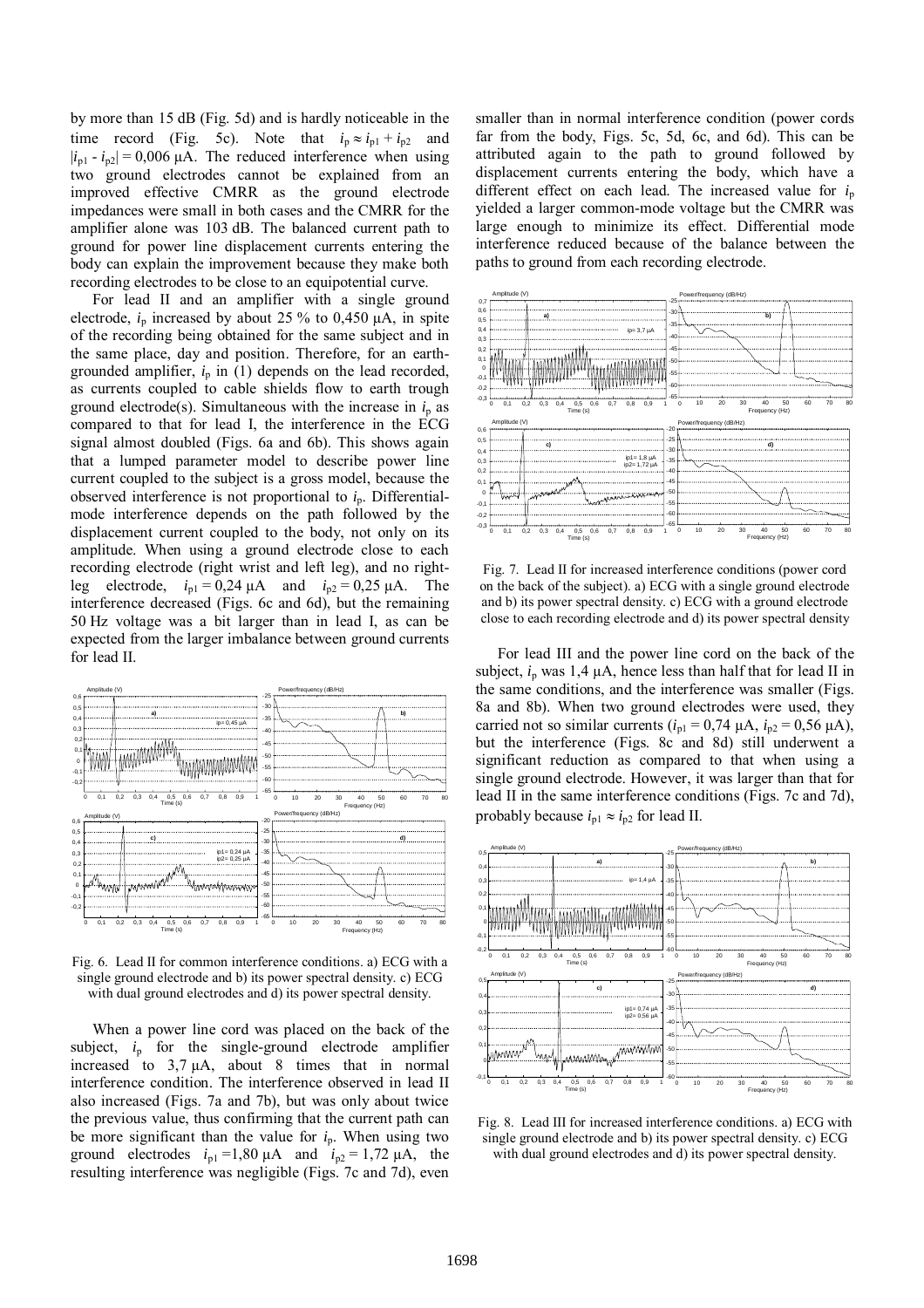Next, a 100 kΩ resistor was connected in series with one of the acquisition electrodes to simulate a skin-electrode impedance imbalance  $(\Delta Z_e = Z_{e2} - Z_{e1})$ , and lead III was recorded again. The displacement current into the patient remained the same  $(i_p = 1.4 \mu A)$ , as expected, yet the interference for a single-ground electrode was a bit larger (Figs. 9a and 9b). This means that perhaps  $Z_C/Z_{e3}$  in (1) was large enough for the direct differential mode interference  $(i<sub>p</sub>Z<sub>t1</sub>)$  to still predominate over the component due to electrode imbalance. When using two ground electrodes (Figs. 9c and 9d), the interference was smaller than that obtained for balanced electrodes (Figs. 8c and 8d). Currents  $i_{p1}$  and  $i_{p2}$  were somewhat closer now  $(i_{p1} = 0.76 \mu A,$  $i_{p2}$  = 0,59  $\mu$ A), and this could explain the good interference reduction. It also confirms that direct differential-mode interference predominates over differential-mode interference due to electrode imbalance. Nevertheless, if Figs. 9c and 9d are compared to Figs. 6c and 6d (for lead II), where  $i_{p1} \approx i_{p2}$ , we conclude that closer values for  $i_{p1}$  and  $i_{p2}$ imply a reduced interference for a given lead but interference in a different lead can be smaller even if currents to ground are less balanced. The explanation could be that for two recording electrodes to be on the same equipotential line, we need that, in addition to  $i_{p1} = i_{p2}$ , a similar impedance between each recording electrode and the corresponding ground electrode. This condition may be difficult to achieve because, even if the distance between the two electrodes of each pair is the same, the skin-electrode impedance is known to change for different body sites [13].



Fig. 9. Lead III for increased interference conditions and 100 kΩ imbalance between recording electrodes. a) ECG with single ground electrode and b) its power spectral density. c) ECG with dual ground electrodes and d) its power spectral density.

For an isolation amplifier, the common-mode voltage would be much smaller because the isolation-mode impedance  $Z_1$  is much larger than the common-mode impedance and most of the power line voltage would drop across  $Z<sub>I</sub>$ . However, the power line current entering the body would probably follow a different path with respect to an earthed amplifier, because in Fig. 2 the impedance from signal ground to earth (isolation impedance) can be higher than that of  $C_{b}$ , and therefore a fraction of the power line current entering the body will flow to earth though  $C<sub>b</sub>$ .

Nevertheless, an electrode close to each recording electrode and connected to signal ground will place each recording electrode on an equipotential 50 Hz (or 60 Hz) line, regardless of how much power line current flows to earth trough each of these two ground electrodes (and  $Z_1$ ), provided they are similar. Also, power line current coupled from the power supply will depend on the stray capacitance of the isolation transformer [5]. Part of this current can also flow to earth through  $C<sub>b</sub>$ , but the remaining current will flow through the electrode(s) connected to signal ground (and *Z*<sub>I</sub>). Therefore, the differential-mode interference from the isolation transformer should be smaller when using a ground electrode close to each recording electrode.

## **5. CONCLUSIONS**

Circuit models to describe power line interference in biopotential acquisition systems commonly use lumped parameters to simplify the analysis. Interference reduction techniques based on these models usually focus on the effective CMRR as a major factor contributing to a cleaner signal. However, ECG recordings obtained with highperformance amplifiers still show power line interference, regardless of whether they use three- or two-electrode voltage amplifiers or two-electrode amplifiers based on body potential driving [8][9]. Huhta and Webster [1] pointed to interference directly coupled in differential mode as an interference source that cannot be reduced by improving the CMRR but can be reduced if the recording electrodes are on equipotential lines of the electric field produced by power line currents entering the body.

We have analyzed interference coupling by assuming a distributed-parameter model that considers capacitive coupling from power lines to any point of the body. It follows that a method for the recording electrodes to be on an equipotential line is to have a ground electrode very close to each of them. If the current through each electrode is the same, nearby points will have the same 50 Hz or 60 Hz potential and no power line current will flow between them.

We have tested our method by building an earthgrounded amplifier whose CMRR is large enough for the output interference to be very small, and recorded the ECG (leads I and II) under common power line interference. Lead II was also recorded when a power line cord was in contact with the back of the subject. The ECG (lead III) was also recorded with a power line in contact with the back of the subject and when a  $100 \text{ k}\Omega$  resistor was connected in series with one of the recording electrodes, in order to increase the imbalance between them  $(\Delta Z_e)$ . We selected leads I, II and III because they use distant electrodes, so are more prone to differential-mode interference. We used an earth-grounded amplifier because it yields the largest common-mode voltage. The output power line interference was visually assessed from the time record and from the power spectral density of the recorded signal.

The experimental results show that using a ground electrode close to each recording electrode instead of a single ground electrode (on the right leg) reduces interference for all leads and situations: common interference, power line cord on the back of the subject